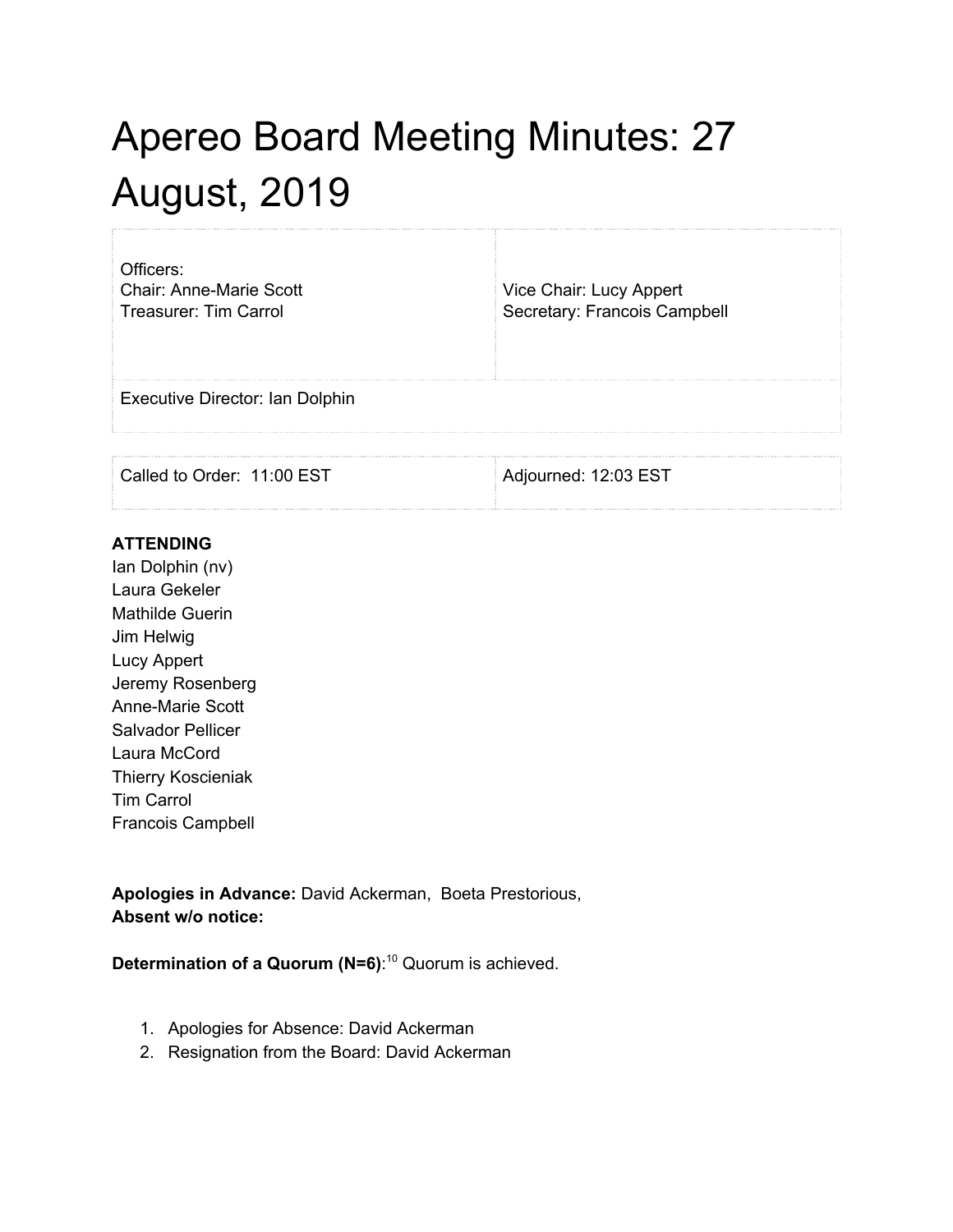- a. Gratitude and an expression of warm thanks for David's long service and contributions.
- 3. Minutes of the previous meeting and matters arising
	- a. Minutes from previous meeting accepted
	- b. Moved by Laura Gekeler
	- c. Seconded: Lucy Appert
	- d. CAS Proposal
		- i. Awaiting feedback from CAS PMC
		- ii. Seeking to conclude the actions on CAS in the September meeting
	- e. Sakai Finance
		- i. Final feedback incoming
		- ii. Feedback to be addressed by the finance committee and made an agenda item for September
	- f. OpenApereo
		- i. Planning is ongoing.
		- ii. Any additional volunteers would be appreciated.
		- iii. Save the date message to be made public in the next week or so.
		- iv. Mathilde volunteers to assist.
- 4. Strategic planning (see strategic plan spreadsheet in OAE folder, and the recommendations in the Summary Notes)
	- a. Theme 1: Membership and Financial Health.
		- i. Volunteers would be welcome.
		- ii. Increase in activity but additional activity required
		- iii. Laura McCord has volunteered to join
		- iv. Discussion about cold calling and information gathering for great advocacy
		- v. Centralised location of institutions whom are not members but do use the software. Would be a valuable resource for recruiting new members.
	- b. Theme 2: Partnerships.
		- i. Partnerships are significant and we have seen significant growth in adoption of products where we have partnered.
		- ii. ESUP-Portail has been an excellent partner with great support
		- iii. Lamp Great dialog and further discussions
			- 1. Have decided to also join with Open Apereo
		- iv. Thanks to Anne-Marie for the introduction to BC campus
			- 1. Tannis Morgan and Clint Lalonde
			- 2. BC Campus is regulated at provincial level
				- a. UBC piloting OnTask
				- b. Published use case
				- c. Use of OER is very important for them and well resourced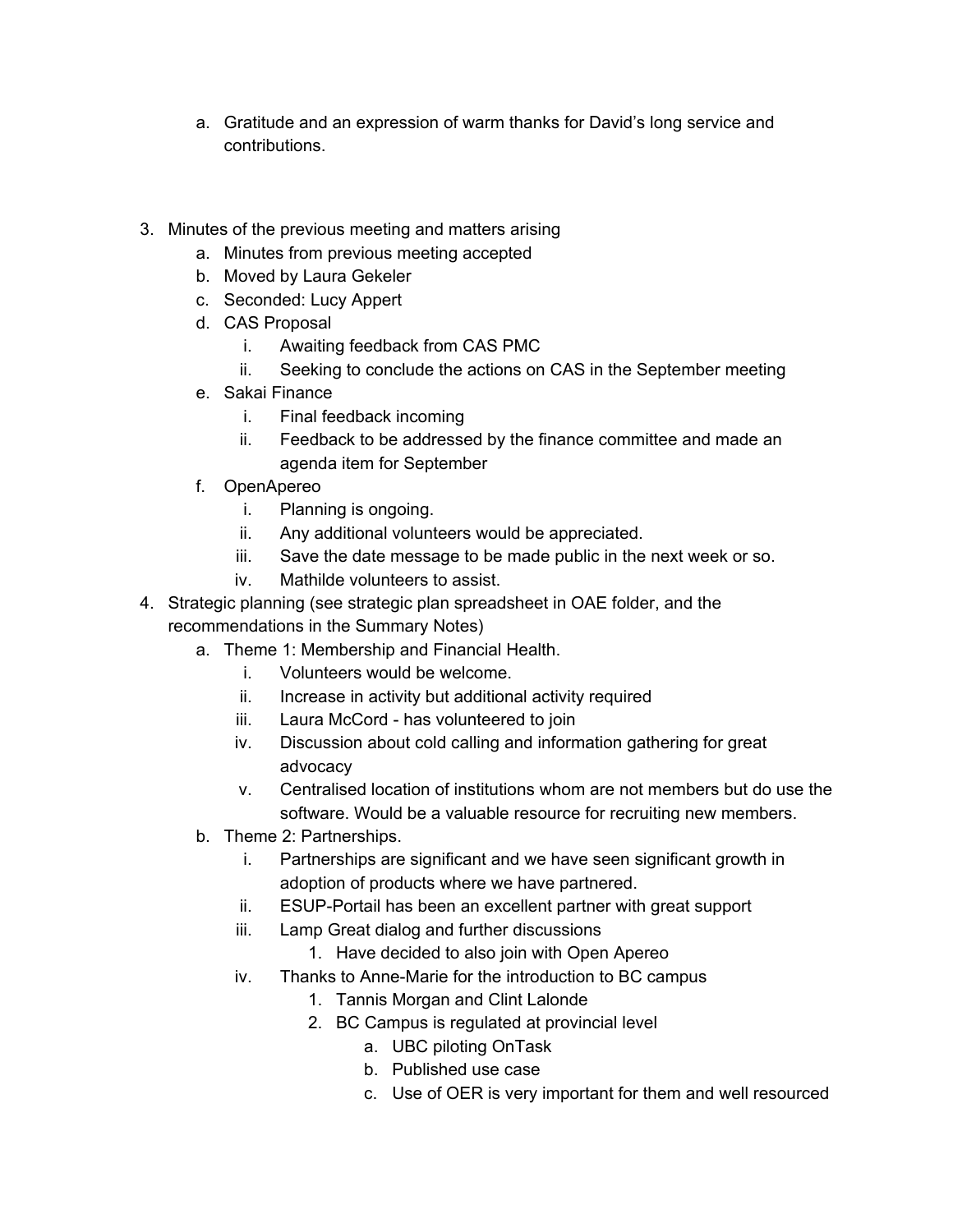- 3. Provide facility grants to trial open source technology
- 4. Opportunities for advocacy and synergy
- 5. Open Text books on distribution
- v. Very early stage communication with ALT
	- 1. UK Based organization with ambition to grow its footprint
	- 2. Practical collaboration to be launched
- vi. AXIES
	- 1. Discussions and volunteers to further this discussion
	- 2. Francois Volunteer to assist in discussions with
- vii. Openedtech.global
	- 1. Salvador discussing with organisers of conference in Spain.
	- 2. Meeting in November
	- 3. Draft program
	- 4. How Apereo can contribute to this event in terms of presence? Salvador continuing discussion
- c. Theme 4: Recognition Programs and Development Opportunities
	- i. A Chair is required for ATLAS
		- 1. Board to please have conversations with academics with a strong teaching and learning background.
		- 2. Discussion to occur with Cheryl Brown in a near terms
- d. Theme 5: Software Community Health.
	- i. Web site
	- ii. Newsletter
		- 1. Stakeholder analysis
		- 2. Collateral regarding structure in terms of audiences and their values
		- 3. Sustenance, the commonality in terms of convincing versus amplifying
		- 4. Anne-Marie volunteers to create a document to outline this analysis
		- 5. Board members encouraged to contribute to open source success stories and surface communitty story
		- 6. Procurement and cross posting are tremendously useful in seeking differing views and addressing their misunderstandings or concerns. Lucy
		- 7. Success stories to show viability
		- 8. Implementations: Path to adoption
		- 9. Showing the journeys in a visual form (screen cast or recorded presentations ) amplify the measure and make content more accessible.
- e. Theme 6: Foundation Services and New Ideas

i.

f. Theme 3: Communications, Outreach and Engagement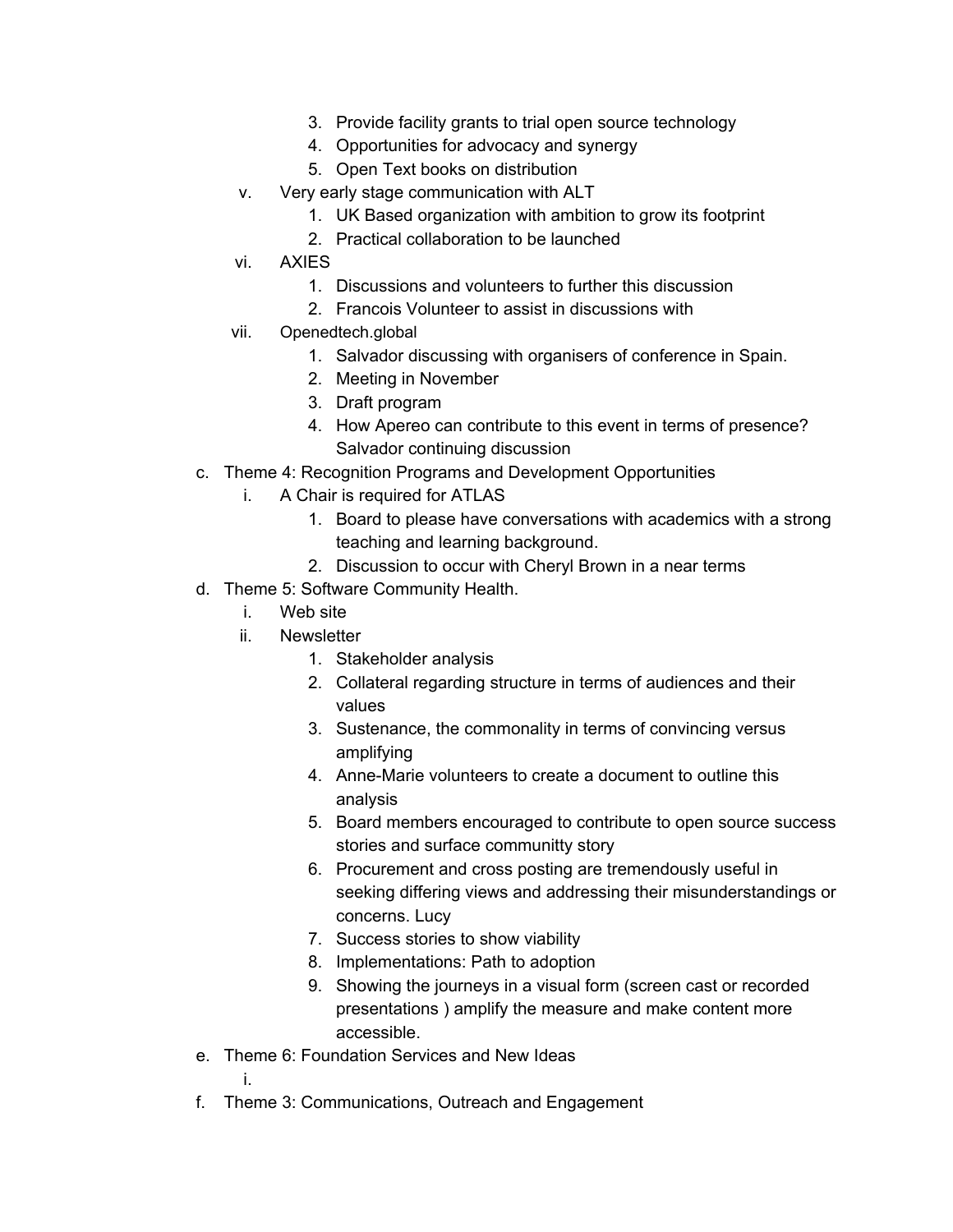- i. What can apereo or Ian do to be of greater use.
	- 1. Thoughts:
		- a. Social Media coordination
		- b. Any apereo work should be booted and amplified
		- c. Advocacy opportunities to be added to the agenda for all future meetings
		- d. Any opportunities to be added to forthcoming items
		- e. Afirmatech: Guest curation
		- f. Allowing take over of the twitter account for better exposure for communities and projects
- ii. Web site or newsletters:
	- 1. What we would like to see more of and less of
	- 2. Mail list was substantially purged prior to GPDR as a precaution.
	- 3. Expend effort to increase the number of subscribers to the newsletter
	- 4. Fresh content to be primary focus
	- 5. Newsletter is a valuable push method.
- iii. Presenting at Events:
	- 1. Conferences to be focused on for increased exposure and alignment with our mission.
	- 2. Corporate relationship
		- a. Catalyst IT [\(https://www.catalyst.net.nz](https://www.catalyst.net.nz/)) started in New Zealand and are specialist at implementing open source
	- 3. EUNIS: similar audience to Educause with a focus on internationalisation and non-american attendees.
		- a. Rectors and executivne level memberships.
	- 4. If board members are attending could this please be shared and contributed.
	- 5. Structure a plan of action to collate meetings.
- 5. Board volunteers to lead specific strands (as per April 2019 Board decision)
- 6. Advocacy topics and priorities discussion

Motion to Adjourn: Anne-Marie Scott Approved Nem con. Adjournment: 12:03 EST